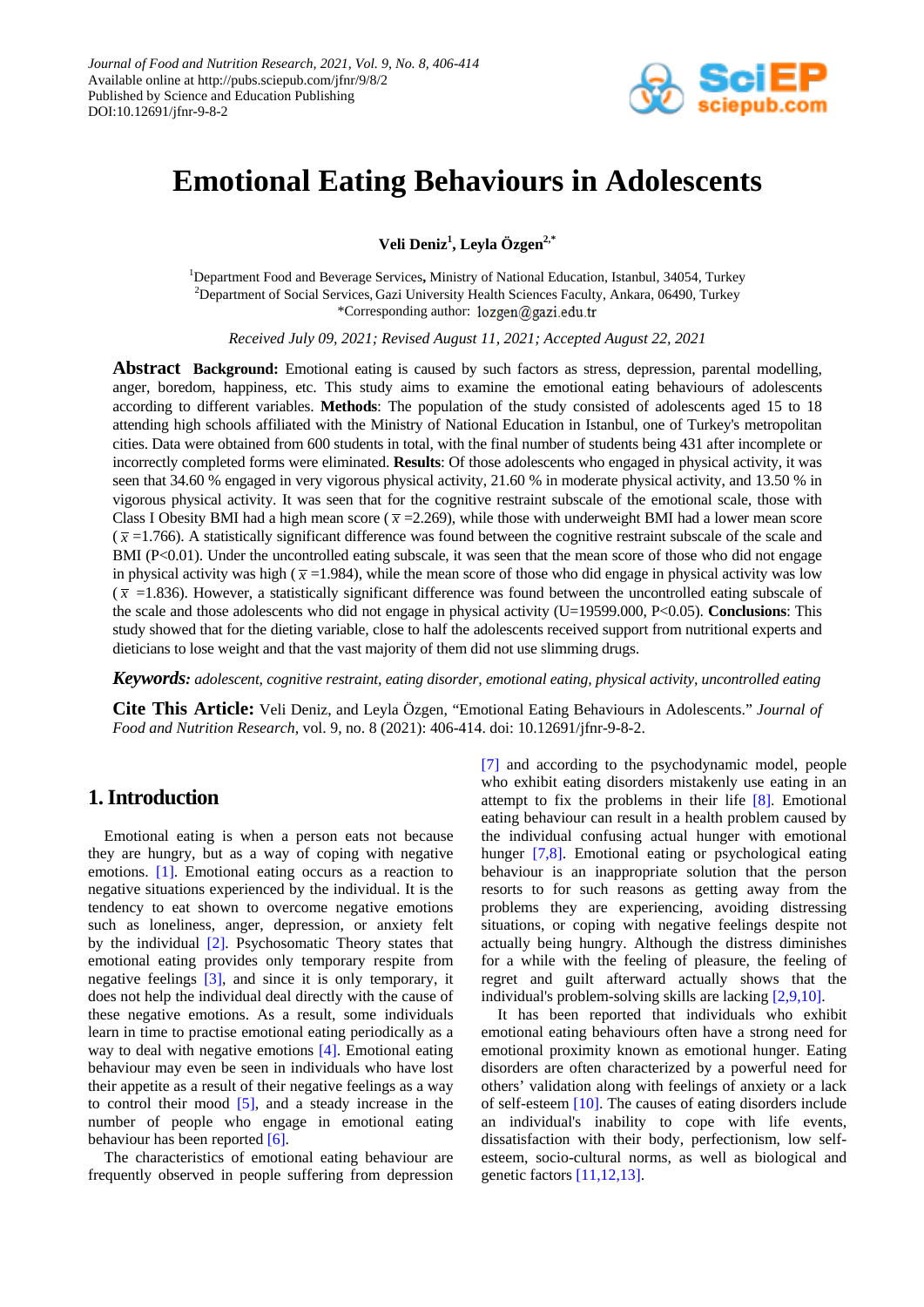It is observed that the frequency and prevalence of emotional eating behaviours are high during adolescence, particularly among young girls [\[14,15,16,17\].](#page-7-10) Adolescents continue to develop not only physically, but also cognitively and psychosocially. Eating habits may be due to many reasons, particularly during adolescence when the lifestyle is determined [\[18,19\].](#page-7-11) Increases in an adolescent's negative emotions may result in an increase in emotional eating with an accompanying increase in the intake of unhealthy food [\[20\].](#page-7-12) When adolescents are stressed or emotional, they tend to overeat delicious foods and lose control of their overeating reflex, which in turn causes overeating [\[21\].](#page-7-13)

Emotional eating behaviours in adolescents generally present as uncontrolled eating, emotional eating, and cognitive restraint [\[22,23\].](#page-7-14) Uncontrolled eating is the tendency to lose control over eating when feeling hungry and exposed to some outside stimulus. It is said that in uncontrolled eating, the individual consumes much more food to overcome negative emotions and they choose and consume healthier foods when they have happy and positive thoughts [\[24\].](#page-7-15)

Cognitive restraint is when the individual exercises control over what they eat to maintain their body weight and shape. Emotional eating has been defined as the state between overeating and negative moods such as loneliness, anxiety, or feeling low [\[25\].](#page-7-16) Steinglass et. al. [\[26\]](#page-7-17) stated that when adolescents do not eat because they are excessively restraining themselves from eating both cognitively and behaviourally, this is defined as anorexia nervosa.

In studies of the relationship between emotional eating and overeating, it has not been clearly determined which factors trigger emotional eating. Ruderman [\[27\]](#page-7-18) reported that obese individuals eat excessively to reduce tension when they are tense and distressed. In addition, emotional eating has been found to be associated with binge eating disorder and bulimia nervosa [\[19,28,29\].](#page-7-19) In adolescents, peer pressure, body image anxiety, low self-esteem, and negative emotions have been reported to increase food intake while high-calorie food consumption increases emotional eating [\[30\].](#page-7-20)

The reason why the adolescent group, in particular, was preferred in this study is the concern that the selective and/or cognitive restraint eating behaviours of adolescents are not only a problem in adolescence but continue in adult life, so it is important to understand this situation. If adolescents can control their emotions in response to the ups and downs of such negative emotions as daily stress and depression, this will help prevent them from making unhealthy food choices throughout their life.

This study aims to examine the emotional eating behaviours of adolescents according to different variables. To this end, the study sought answers to these sub-problems: Adolescents:

- How much do they know about their state of health?
- What are their views on losing weight?
- Does gender make a difference to the subscales of the emotional eating scale?
- Does BMI make a difference to the subscales of the emotional eating scale?
- Does physical activity make a difference to the subscales of the emotional eating scale?

### **2. Method**

### **2.1. Design**

The survey model was used in this study. The survey model is an approach that aims to describe a past or present situation as it is. An attempt is made to define the research topic, be it an individual or an object, in its natural state and as it is [\[31\].](#page-7-21) Surveys determine participants' views on a topic or event, their interests, skills, or attitudes; information that may be obtained from much larger samples [\[32\].](#page-7-22)

#### **2.2. Participants**

#### **2.2.1. Working Group**

The study's working group consists of adolescents aged 15 to 18 attending high schools affiliated with the National Education Directorate in Istanbul in the 2018- 2019 academic year.

This study was conducted using cross-sectional design on 1,441 students attending high schools in Istanbul. The population of the study consists of high-school students in Istanbul. The sample group consisted of students from two central districts in Istanbul (Gaziosmanpasa and Atasehir). Population densities were taken into account while determining these central districts. The sample group is 1,441, i.e., the total number of students studying in two schools (Gaziosmanpaşa  $N= 610$  and Ataşehir  $N= 831$ ) in the central districts.

#### **2.2.2. Study Sample**

All participants were aged between 15 and 18. Using the G\* Power Version 3.1.9.6 program [\[33\],](#page-7-23) the sample size from among the 1,441 (1st-year, 2nd-year, 3rd-year) high-school students that make up the population was determined according to the power of the sample. The total sample size of the study was calculated as 600, where the smallest effect size was 0.10, the alpha margin of error was 0.01, and the power was determined to be 0.99 (Faul et.al.) [\[33\].](#page-7-23) Using convenience sampling, a sample was formed from students in the 15-18 age group (Erkuş) [\[31\].](#page-7-21) Using this method, a convenience sample is a sample made up of individuals (volunteers) who are in the immediate vicinity and are easy to reach, available, and want to participate in the study unless a specific region is required. Accordingly, to reach the targeted sample, data were collected from 600 students. Data were obtained from 600 students in total, with the final number of students being 431 after incomplete or incorrectly completed forms were eliminated.

### **2.3. Instruments**

In the study, a questionnaire was prepared by the researchers consisting of five parts. The first part of the questionnaire was obtained using demographic information forms. The second part was health information forms. The third part was anthropometric measurements. The fourth part was the physical activity grouping questionnaire adapted to Turkish by Öztürk [\[34\]](#page-7-24) and the fifth part was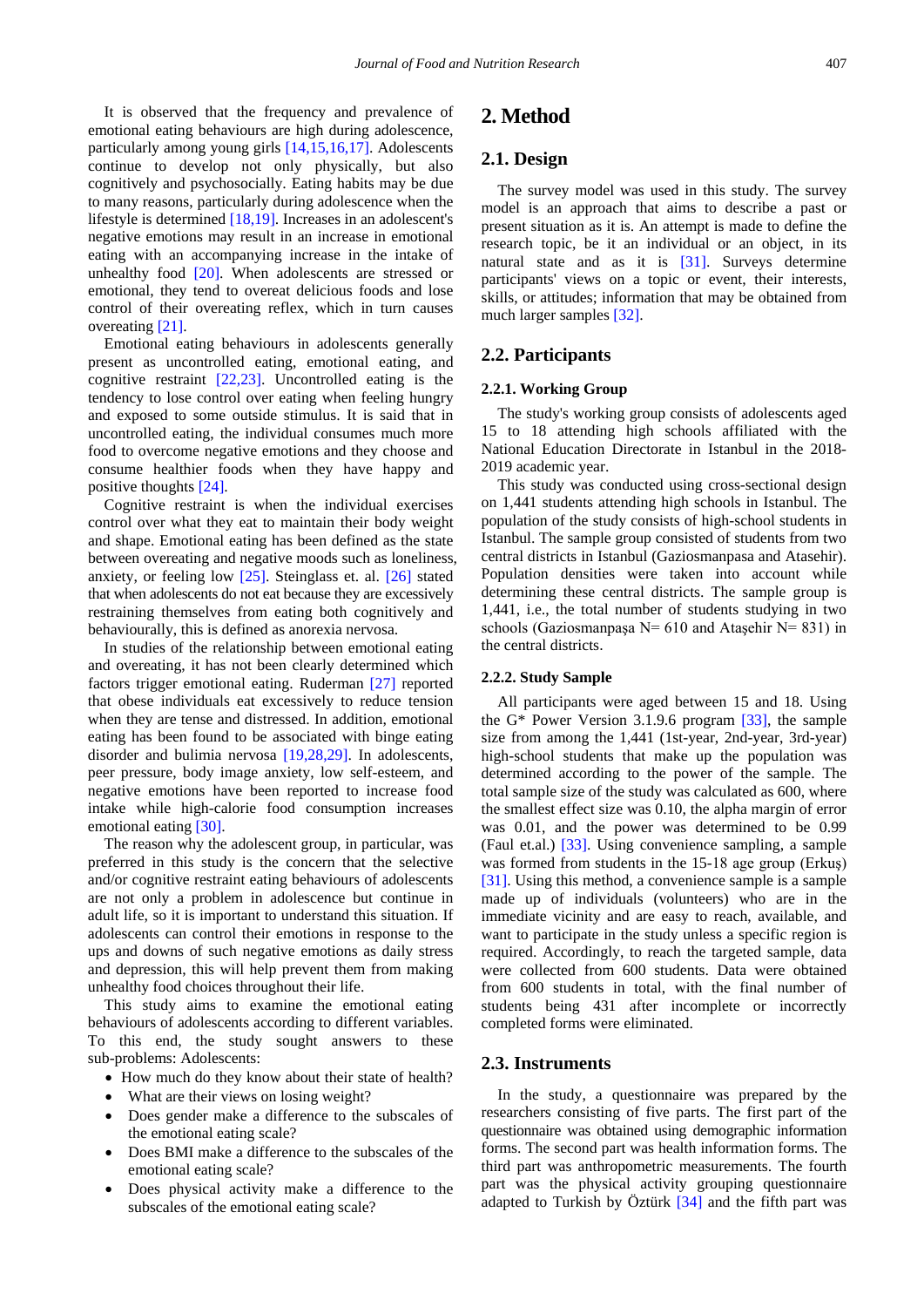the three-factor eating scale (TFEQ-TR21) adapted to Turkish by Karakus Seren et. al. [\[35\].](#page-7-25)

#### **2.3.1. Demographic Information Form**

Information about the students' gender, age, parents' education status, and the number of children in the family was obtained using this form.

#### **2.3.2. Health Information Form**

A form consisting of 40 questions was prepared by scanning the literature and adapting the closed and open-ended questionnaires applied in studies [\[8,36-41\].](#page-7-7) The form asks: Do you have any health problems? What type of health problems (diabetes, obesity, hypertension, ulcer, migraine, etc.)? Does anyone use nutritional supplements? Does anyone not use nutritional supplements? Is anyone on a diet? Is anyone not on a diet? Does anyone get support to lose weight? Does anyone not get support to lose weight? and similar questions. The form was validated in two ways. The questions were initially submitted to five (5) experts in the field of health. The questions were rewritten in line with the experts' suggestions regarding brevity and understandability, then the health questionnaire was presented to 70 senior high-school students in a trial run and given the necessary final touches.

#### **2.3.3. Anthropometric Measurements**

Participants' height and weight were measured using standard procedures by trained research assistants and used to calculate BMI (BMI=  $kg/m2$ ) [\[42\].](#page-7-26) Height was measured using a stadiometer (SECA, Chino CA) to the nearest 0.1 cm. Weight was measured using a medical scale to the nearest 0.1 kg (Detecto-Medic, Brooklyn NY). Body Mass Index (BMI) =Weight (kg)/Height  $(cm^2)$ was calculated then grouped as follows: 1- Slightly underweight people <17.00-18.49), 2-People of normal weight ( $\geq$  18.50- $\leq$  24.99), 3- Slightly overweight people  $(\geq 25.00 - \leq 29.99)$ , 4- Class I obesity was defined as  $(≥30.00 ≤34.99)$ , [\[43\].](#page-7-27)

#### **2.3.4. Physical Activity**

The International Physical Activity Questionnaire (UFAA) developed by Craig et al [\[44\]](#page-7-28) was used to determine participants' physical activity [\[44\].](#page-7-28) The validity and reliability studies for the UFAA in Turkey were carried out by Öztürk [\[34\].](#page-7-24) In the evaluation of all activities, the criterion is that each activity is done for at least 10 minutes at a time. A "Metabolic Equivalent of Task (MET)" score in minutes/week is calculated by multiplying the minute, day, and MET values. Physical activity levels are grouped by Öztürk [\[34\]](#page-7-24) as follows: Those who do light physical activity <3 MET, those who do moderate physical activity; 3-6 MET, those who engage in vigorous physical activity; 6-8 MET, those who engage in very vigorous physical activity > 8 MET

#### **2.3.5. Three-Factor Eating Questionnaire (TFEQ-TR21)**

The Three-Factor Eating Questionnaire was adapted to Turkish by Karakuş Şeren et. al. [\[35\].](#page-7-25) Validity and reliability work (TFEQ-R21) has been done. This scale consists of 21 items in total and three subscales:

uncontrolled, cognitive, and emotional eating. All of the items in this scale are 4-point Likert type with the answers being 1=Completely false, 2=Mostly false, 3=Mostly true, 4=Completely true.

#### **2.3.5.1. Uncontrolled Eating (UE)**

Nine items are used to evaluate the tendency to lose control overeating when hungry and exposed to an outside stimulant.

#### **2.3.5.2. Cognitive Restraint (CRes)**

Evaluates the tendency to control food intake to maintain the body's weight and shape. It consists of six items.

#### **2.3.5.3. Emotional Eating (EE)**

Measures the relationship between negative moods such as loneliness, anxiety, or feeling low and binge eating. It consists of six items. On the scale, the lowest score that can be obtained from the Uncontrolled Eating (UE) subfactor is 9, the highest score is 36. The lowest score that can be obtained from the Cognitive Restraint (CRes) and Emotional Eating (EE) sub-factors is 6, the highest score is 24.

### **2.4. Data Collection**

The study was conducted between 4 July and 30 July, 2019. All subjects gave their informed consent for inclusion before they participated in the study. The researchers interviewed the adolescents face to face on a voluntary basis. The adolescents were informed about the purpose of the study and an informed consent form was received from those adolescents willing to participate. Informed consent was obtained from parents and /or legal guardians of subjects under 18 years for voluntary participation in the survey. Afterward, the adolescents were made to fill in the data collection tools. The identity of the participants was kept anonymous, and the information collected was treated as strictly confidential. Each adolescent took about 25-30 minutes to fill in the form.

#### **2.5. Data Analysis**

Statistical Package Program SPSS v.16 (SPSS, Chicago, Illinois, USA) was used for statistical analysis when evaluating the findings obtained in the study. Descriptive statistics were made regarding the answers given by the adolescents to the questions in the questionnaire. Normality for this scale was tested using the Kolmogorov-Smirnov method on the mean score of the scale. Nonparametric tests (Mann-Whitney U and Kruskal-Wallis test) were used to compare variables that did not show normal distribution according to the results of the Kolmogorov-Smirnov normality test. The data analysis results were evaluated at 95% and 99% confidence intervals at \**P*<0.05 and \*\**P*<0.01 significance levels.

### **2.6. Human Subjects Approval Statement**

This study was conducted before 1 January, 2020, when there was no requirement for an ethics board ruling to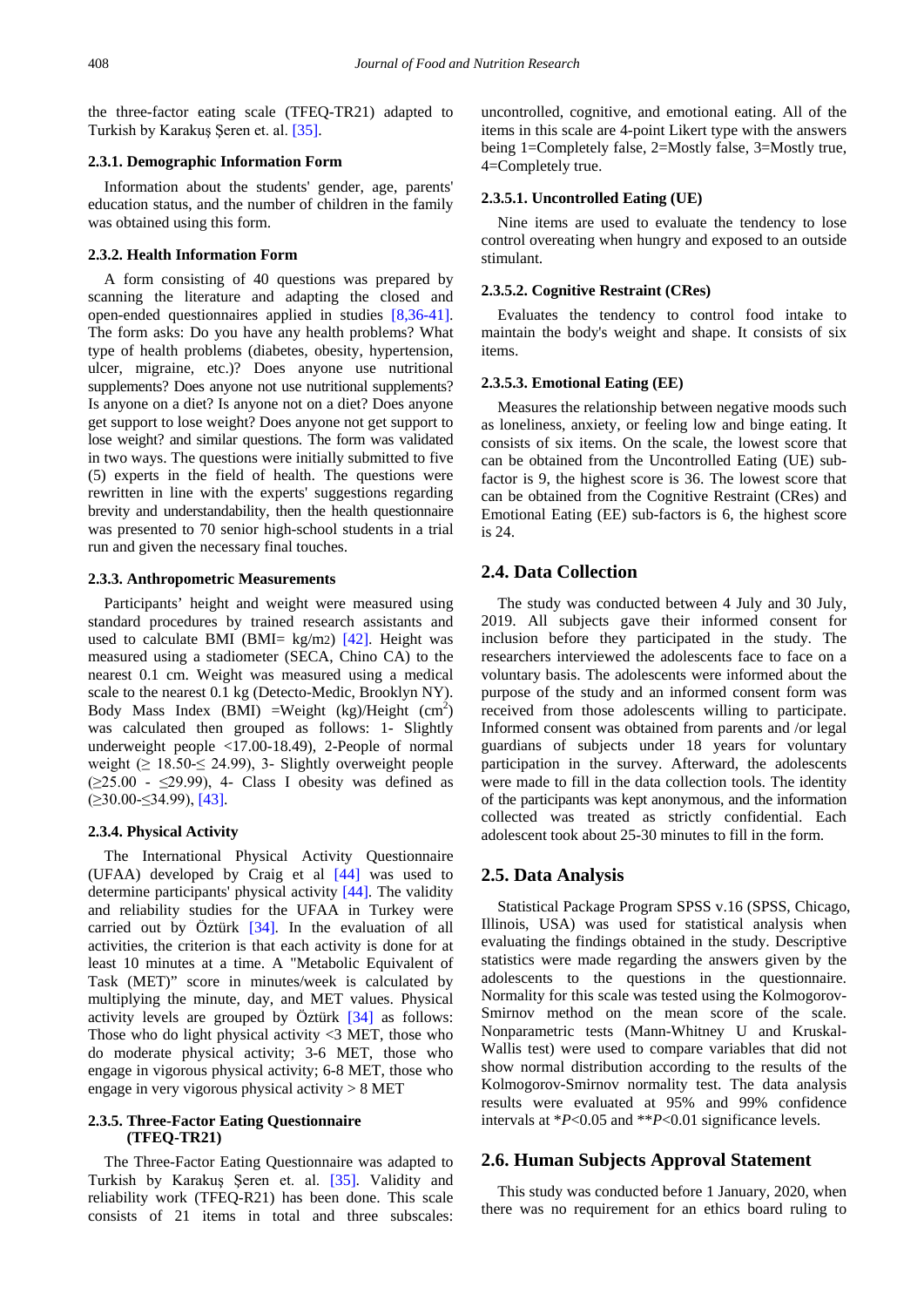collect data. Therefore, the permission received from the Ministry of National Education was used only in the data collection stage. Each participant signed a voluntary participation form and filled in the questionnaires in accordance with the Helsinki Declaration. After official consent No. 22688 dated 4 July, 2019, was obtained along with permission from the Provincial Directorate of National Education to apply the questionnaire and the scale to adolescents in their current schools, the schools' administrators and teachers were consulted to determine when the adolescents would be available. The informed consent forms were sent to parents, and the written consent of the parents was received. Consent was obtained from the adolescents who agreed to participate in the study.

### **3. Results**

The demographic characteristics of the adolescents included in the study are given i[n Table 1.](#page-3-0)

<span id="page-3-0"></span>

| <b>Variables</b>                             | <b>Categories</b>   | $\mathbf n$ | $\frac{0}{0}$ |
|----------------------------------------------|---------------------|-------------|---------------|
| Gender                                       | Female              | 149         | 34.57         |
|                                              | Male                | 282         | 65.43         |
|                                              | Total               | 431         | 100.00        |
| Age                                          | $17 - 18$           | 272         | 63.10         |
|                                              | $15 - 16$           | 159         | 36.90         |
|                                              | Total               | 431         | 100.00        |
| <b>BMI</b>                                   |                     |             |               |
| $<$ 17.0-18.4 kg/m <sup>2</sup>              | Underweight         | 72          | 16.70         |
| $\geq$ 18.50- $\leq$ 24.99 kg/m <sup>2</sup> | Normal weight       | 291         | 67.50         |
| $≥25 - ≤29.9$ kg/m <sup>2</sup>              | Slightly overweight | 55          | 12.80         |
| $\geq$ 30 - ≤39.9 kg/m <sup>2</sup>          | Class I obesity     | 13          | 3.00          |
|                                              | Total               | 431         | 100.00        |
|                                              | Illiterate          | 13          | 3.02          |
|                                              | Literate            | 13          | 3.02          |
|                                              | Primary School      | 154         | 35.73         |
| Mother's education                           | Secondary School    | 145         | 33.64         |
|                                              | High School         | 80          | 18.56         |
|                                              | Associate degree    | 8           | 1.86          |
|                                              | Undergraduate       | 13          | 3.02          |
|                                              | Postgraduate        | 5           | 1.16          |
|                                              | Total               | 431         | 100.00        |
|                                              | Illiterate          | 3           | 0.70          |
|                                              | Literate            | 7           | 1.63          |
|                                              | Primary School      | 102         | 23.78         |
|                                              | Secondary School    | 137         | 31.93         |
| Father's education                           | <b>High School</b>  | 133         | 31.00         |
|                                              | Associate degree    | 16          | 3.73          |
|                                              | Undergraduate       | 22          | 5.13          |
|                                              | Postgraduate        | 9           | 2.10          |
|                                              | Total               | 429         | 100.00        |
|                                              | <b>First Child</b>  | 187         | 43.39         |
|                                              | Second child        | 140         | 32.48         |
| Which number child in<br>the family          | Third child         | 68          | 15.78         |
|                                              | Four or more        | 36          | 8.35          |
|                                              | Total               | 431         | 100.00        |

In [Table 1](#page-3-0) it can be seen that 65.43 % of the adolescents are boys and 34.57 % are girls, 63.10 % are between the ages of 17 and 18, and 36.90 % are between the ages of 15 and 16. BMI shows 67.50 % normal weight, 16.70 % underweight, and 3.00 % obese. It was determined that 35.73 % of the adolescents' mothers were primary school graduates, 18.56 % were high school graduates, and 1.16 % were postgraduates, while 31.93 % of their fathers were secondary school graduates, 23.78 % were primary school graduates, and 0.70 % had no education. It was stated that 43.39 % of the adolescents are the first child, 15.78 % are the third, and 8.35 % are the fourth child.

**Table 2. Information about adolescents' health status**

<span id="page-3-1"></span>

| <b>Variables</b>                             | Factor                                    | n   | $\frac{0}{0}$ |
|----------------------------------------------|-------------------------------------------|-----|---------------|
| Those with health<br>problems                | Diabetes                                  | 4   | 4.94          |
|                                              | Overweight                                | 5   | 6.17          |
|                                              | Hypertension                              | 1   | 1.23          |
|                                              | Ulcer                                     | 4   | 4.94          |
|                                              | Migraine                                  | 67  | 82.72         |
|                                              | Total                                     | 81  | 100.00        |
| Use of nutritional<br>supplements            | Does use                                  | 36  | 8.40          |
|                                              | Does not use                              | 395 | 91.60         |
|                                              | Total                                     | 431 | 100.00        |
| Diet                                         | Yes                                       | 43  | 9.98          |
|                                              | No                                        | 388 | 90.02         |
|                                              | Total                                     | 431 | 100.00        |
| Receives support for<br>slimming             | Yes                                       | 36  | 8.30          |
|                                              | No                                        | 395 | 91.70         |
|                                              | Total                                     | 431 | 100.00        |
| BMI                                          |                                           |     |               |
| $<$ 17.0-18.4 kg/m <sup>2</sup>              | Underweight                               | 72  | 16.70         |
| $\geq$ 18.50- $\leq$ 24.99 kg/m <sup>2</sup> | Normal weight                             | 291 | 67.50         |
| $≥25 - ≤29.9$ kg/m <sup>2</sup>              | Slightly overweight                       | 55  | 12.80         |
| $\geq$ 30 - ≤39.9 kg/m <sup>2</sup>          | Class I obesity                           | 13  | 3.00          |
|                                              | Total                                     | 431 | 100.00        |
| Physical activity status                     | Does                                      | 175 | 40.60         |
|                                              | Does not                                  | 256 | 59.40         |
|                                              | Total                                     | 431 | 100.00        |
| Vigorous physical activity                   |                                           |     |               |
| Light <3 MET                                 | Light physical activity                   | 40  | 21.60         |
| Moderate: 3-6 MET                            | Moderate physical                         | 56  | 30.30         |
| Vigorous: 6-8 MET                            | activity<br>Vigorous physical<br>activity | 25  | 13.50         |
| Very vigorous > 8 MET                        | Very vigorous physical<br>activity        | 64  | 34.60         |
|                                              | Total                                     | 185 | 100.00        |
|                                              | Light physical activity                   | 97  | 28.60         |
| Moderate physical activity                   | Moderate physical<br>activity             | 166 | 49.00         |
|                                              | Vigorous physical<br>activity             | 76  | 22.40         |
|                                              | Total                                     | 339 | 100.00        |
|                                              | Light physical activity                   | 310 | 76.50         |
| Light physical activity                      | Moderate physical<br>activity             | 95  | 23.50         |
|                                              | Total                                     | 405 | 100.00        |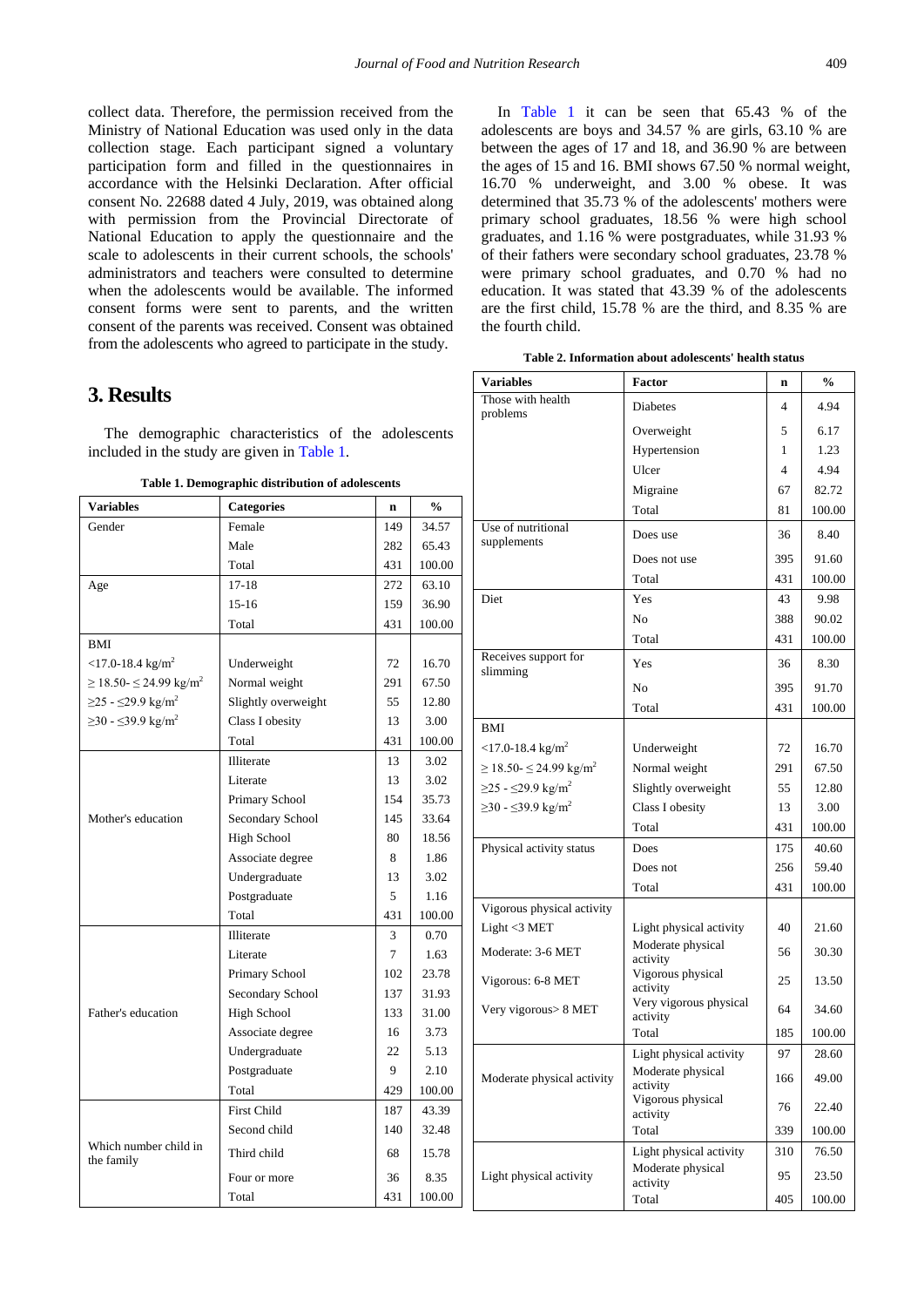In [Table 2](#page-3-1) it can be seen that of those with reported health problems, 82.72 % had migraines, 4.94 % had ulcers and diabetes, and 1.23 % had hypertension. It was stated that 55.06 % of the adolescents with health problems were using prescription drugs, while 44.94 % did not use drugs. It was also stated that 37.89 % of the adolescents used nutritional supplements and 62.11 % did not use nutritional supplements.

Asked about losing weight, 90.02 % of the adolescents said they did not diet and 9.98 % said they did. It was stated that 51.16 % received support from nutrition experts and dieticians, 27.91 % from social media, and 6.98 % from doctors to lose weight. In addition, it was determined that 99.53 % of them did not use drugs to lose weight, while 0.46 % of them did use drugs. When examining the distribution of adolescents for physical activity in [Table 2](#page-3-1) it can be seen that 59.40 % of the adolescents do not engage in physical activity while 40.60 % do. Of those adolescents who engage in vigorous physical activity, it can be seen that 34.60 % do very vigorous physical activity, 21.60 % moderate physical activity, and 13.50 % vigorous physical activity. Of those adolescents who engage in moderate physical activity, it can be seen that 49.00 % of them do moderate physical activity, 28.60 % of them do light physical activity, and 22.40 % of them do vigorous physical activity. In addition, it was found that of those who do light physical activity,

76.50 % do light physical activity and 23.50 % do moderate physical activity. While it can be said that more adolescents do not do physical activity, it can also be said that students who do engage in physical activity practice all types of light, moderate, and vigorous physical activity.

In [Table 3](#page-4-0) it can be seen that the girls' mean score for the cognitive restraint, emotional eating, and uncontrolled eating subscales of the emotional eating scale for adolescents as well as the total score were higher  $({\bar{x}}=2.126)$ , while the average score for boys was low  $({\bar{x}}=1.842)$ . A statistically significant difference was found between the cognitive restraint subscale of the scale and gender (U=15324.500, *P*<0.001). In the emotional eating subscale, the girls' mean score is high  $(\bar{x}=2.214)$ , while the boys' mean score is low ( $\bar{x}$  =1.845). A statistically significant difference was found between the emotional eating subscale and gender (U=13724.000, *P*<0.001). In the uncontrolled eating subscale, the girls' mean score  $(\bar{x} = 2.195)$  is high, while the boys' mean score is low  $(\bar{x}$ =1.781). A statistically significant difference was determined between uncontrolled eating and gender (U=13315.000, *P*<0.001). While the girls' mean score between gender and the total mean score of the emotional eating scale is high ( $\bar{x}$ =2.181), the boys' mean score is low  $({\bar{x}}=1.817)$ . A statistically significant difference was found between the scale total mean score and gender (U=13262.500, *P*<0.001).

**Table 3. Mann-Whitney U test results of adolescents' emotional eating scale subscales by gender.**

<span id="page-4-0"></span>

| <b>Variables</b>    | Gender | n   | $\bar{x}$ | <b>SD</b> | U         |              |
|---------------------|--------|-----|-----------|-----------|-----------|--------------|
| Cognitive restraint | Male   | 282 | 1.842     | 0.513     | 15324.500 | $< 0.001$ ** |
|                     | Female | 149 | 2.126     | 0.592     |           |              |
| Emotional eating    | Male   | 282 | 1.845     | 0.532     | 13724.000 | $< 0.001$ ** |
|                     | Female | 149 | 2.214     | 0.585     |           |              |
| Uncontrolled eating | Male   | 282 | 1.781     | 0.556     | 13315.000 | $<0.001**$   |
|                     | Female | 149 | 2.195     | 0.653     |           |              |
| Scale mean score    | Male   | 282 | 1.817     | 0.481     |           |              |
|                     | Female | 149 | 2.181     | 0.565     | 13262.500 | $< 0.001**$  |

\*\**P*<0.001.

**Table 4. Kruskal-Wallis test results for the adolescents' emotional eating scale subscales by BMI**

<span id="page-4-1"></span>

| <b>Variables</b>       | BMI            | $\mathbf n$ | $\overline{x}$ | SD    | Chi-square | $\mathbf{p}$ | <b>Binary Comparisons</b> |
|------------------------|----------------|-------------|----------------|-------|------------|--------------|---------------------------|
| Cognitive restraint    | -1             | 72          | 1.766          | 0.537 |            |              |                           |
|                        | $\mathfrak{2}$ | 291         | 1.940          | 0.560 | 16.985     | $0.001**$    | $1 - 3$                   |
|                        | 3              | 55          | 2.094          | 0.516 |            |              | $1 - 4$                   |
|                        | 4              | 13          | 2,269          | 0.512 |            |              |                           |
| Emotional eating       | 1              | 72          | 1.866          | 0.565 |            |              |                           |
|                        | $\overline{c}$ | 291         | 1.971          | 0.581 | 5.803      | 0.122        |                           |
|                        | 3              | 55          | 2.070          | 0.566 |            |              |                           |
|                        | $\overline{4}$ | 13          | 2.179          | 0.551 |            |              |                           |
| Uncontrolled eating    |                | 72          | 1.770          | 0.625 |            |              |                           |
|                        | $\overline{c}$ | 291         | 1.919          | 0.626 | 13.046     | $0.005**$    | $1 - 3$                   |
|                        | 3              | 55          | 2.091          | 0.554 |            |              |                           |
|                        | $\overline{4}$ | 13          | 2.188          | 0.631 |            |              |                           |
| Total mean scale score |                | 72          | 1.796          | 0.541 | 14.608     | $0.002**$    | $1 - 3$                   |

\*\**P*<0.01

1: 17.00-18.49 kg/m2 (Underweight), 2: 18.50-24.99 kg/m2 (Normal weight), 3: 25.00-29.99 kg/m2 (Slightly overweight), 4: 30.00-34.99 kg/m2 (Class I obesity).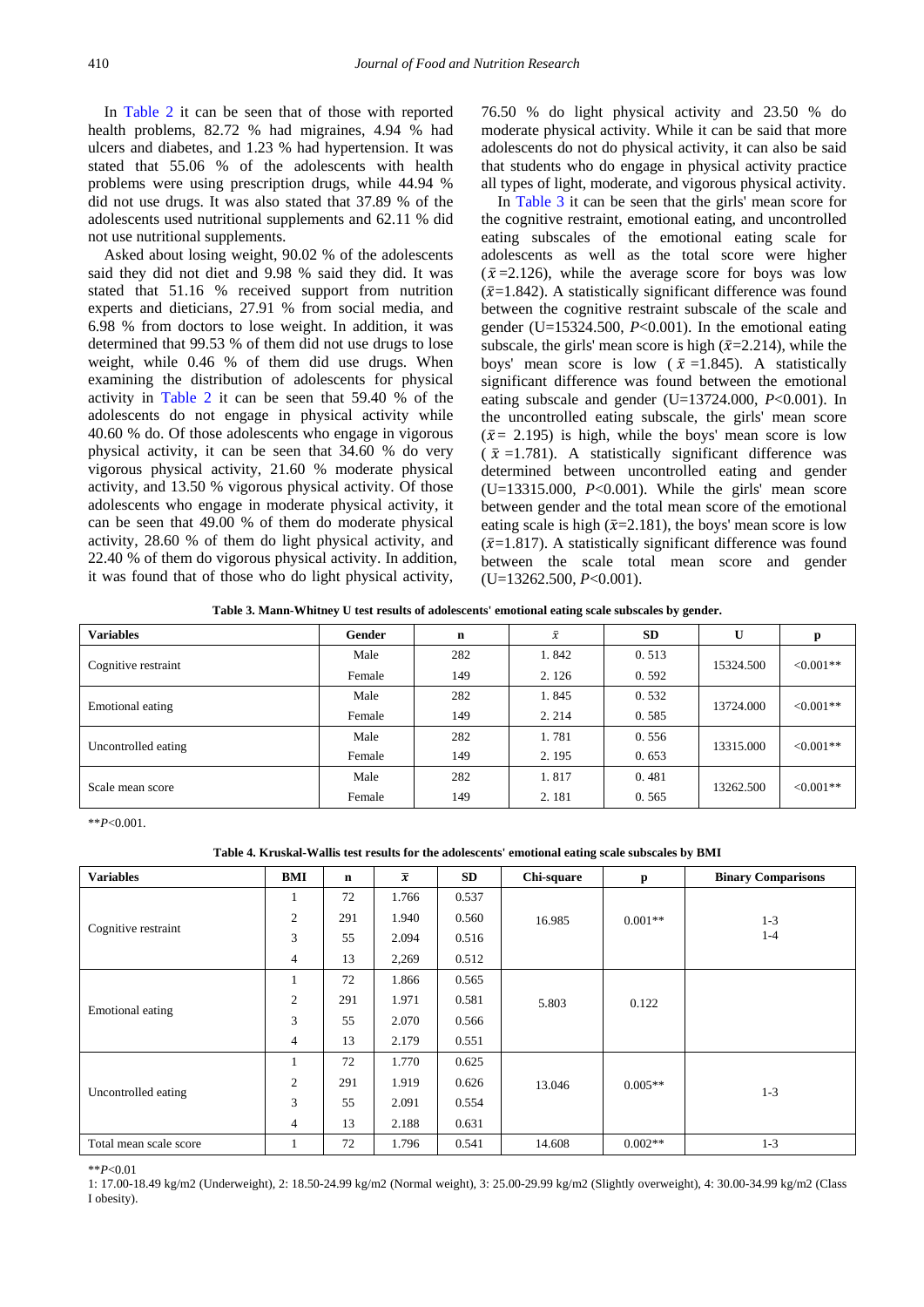In [Table 4](#page-4-1) it can be seen that for the cognitive restraint subscale of the emotional scale, those with Class I obesity BMI have a high mean score ( $\bar{x}$ =2.269), while those with underweight BMI have a lower mean score ( $\bar{x}$ =1.766). A statistically significant difference was found between the cognitive restraint subscale of the scale and BMI (*P*<0.01). For emotional eating, the mean score for those with Class I obesity BMI is high  $\bar{x}$ =2.070), the mean score of those with normal weight BMI ( $\bar{x}$ =1.971), and the mean score of those with underweight BMI is even lower ( $\bar{x}$ =1.866). However, no statistically significant difference was found between the emotional eating subscale of the scale and

BMI (*P*>0.05). The mean score for the uncontrolled eating subscale for those with Class I obesity BMI is high  $({\bar{x}}=2.188)$ , while those with underweight BMI have a low mean score ( $\bar{x}$  =1.770). A statistically significant difference was found between the uncontrolled eating subscale of the scale and BMI (*P*<0.01). When the scale's total mean score is examined in terms of BMI, it can be seen that those with Class I obesity BMI have high mean scores ( $\bar{x}$ =2.209), while those with underweight BMI  $(\bar{x} = 1.796)$  have low mean scores. A statistically significant difference was found between the scale total mean score and gender (*P*<0.01).

**Table 5. Mann-Whitney U test results for the adolescents' emotional eating scale subscales by physical activity status**

<span id="page-5-0"></span>

| <b>Engage in physical activity</b> |          |     |                |           |           |          |  |  |
|------------------------------------|----------|-----|----------------|-----------|-----------|----------|--|--|
| <b>Subscales</b>                   | status   | n   | $\overline{x}$ | <b>SD</b> | U         |          |  |  |
| Cognitive restraint                | Does     | 175 | 1.896          | 0.489     | 21275.000 | (0.374)  |  |  |
|                                    | Does not | 256 | 1.971          | 0.599     |           |          |  |  |
| Emotional eating                   | Does     | 175 | 1.916          | 0.533     | 20633.000 | 0.162    |  |  |
|                                    | Does not | 256 | 2.010          | 0.605     |           |          |  |  |
| Uncontrolled eating                | Does     | 175 | 1.836          | 0.557     | 19599.000 | $0.027*$ |  |  |
|                                    | Does not | 256 | 1.984          | 0.658     |           |          |  |  |
| Total mean scale score             | Does     | 175 | 1.876          | 0.469     | 20082.500 | 0.068    |  |  |
|                                    | Does not | 256 | 1.988          | 0.579     |           |          |  |  |

\**P*<0.05.

In [Table 5](#page-5-0) it can be seen that under the cognitive restrain subscale, the mean score of adolescents who do not do physical activity is high  $(\bar{x}=1.971)$ , while the mean score of those who do engage in physical activity is low  $({\bar{x}}=1.896)$ . However, no statistically significant difference was found between the cognitive restraint subscale of the scale and those adolescents who do not engage in physical activity (U=21275.000, *P*>0.05).

Under the emotional eating subscale, the mean score of adolescents who do not do physical activity is high  $(\bar{x}=2.010)$ , the mean score of adolescents who do engage in physical activity is low  $(\bar{x}=1.916)$  and no statistically significant difference was found between them (U=20633.000, *P*>0.05).

Under the uncontrolled eating subscale, it can be seen that the mean score of those who do not engage in physical activity is high ( $\bar{x}$ =1.984), while the mean score of those who do engage in physical activity is low  $(\bar{x}=1.836)$ . However, a statistically significant difference was found between the uncontrolled eating subscale of the scale and those adolescents who do not engage in physical activity (U=19599.000, *P*<0.05).

Looking at the scale total mean score, it can be seen that the mean score of the adolescents who do not engage in physical activity is high ( $\bar{x}$ =1.988), while the mean score of adolescents who do engage in physical activity is low ( $\bar{x}$ =1.876). However, under the scale total mean score, no statistically significant difference was found between the adolescents who do not engage in physical activity (U=20082.500, *P*>0.05).

### **4. Discussion**

In the study conducted to examine the emotional eating behaviours of adolescents according to different variables,

the distribution of adolescents' views on health status and weight loss, gender, BMI, and physical activity variables were examined under the subscales of the emotional eating scale.

It was determined that most of the adolescents did not have health problems, but those with health problems also suffered from migraines, ulcers, diabetes, and hypertension. It was reported that less than half of the adolescents used nutritional supplements. Recent studies have found a relationship between inadequate emotional regulation, [\[45\],](#page-8-0) body image dissatisfaction [\[46\],](#page-8-1) and depression-related health problems [\[47\]](#page-8-2) in adolescents exhibiting emotional eating behaviours. Kara [\[48\]](#page-8-3) found that 10.70 % of adolescents used nutritional supplements and 89.30 % did not use nutritional supplements. It can be said that the findings obtained in this study are similar to the results of other studies because adolescents are conscientious about not using nutritional supplements.

Another finding of the study was that almost half of the adolescents received support from nutrition and diet specialists, and less than half from social media and doctors to lose weight, according to the dieting variable. However, while the majority of adolescents do not use drugs to lose weight, it was found that only a very few use drugs. An increase in eating behavioural disorders in adolescents was reported by Konttinen et. al. [\[49\],](#page-8-4) in developed countries, and by Singh and Sharma [\[50\]](#page-8-5) in developing countries. Borniolia et. al. [\[51\],](#page-8-6) and Wu et. al. [\[52\]](#page-8-7) stated that adolescents used slimming drugs, skipped meals, consumed a single meal during the day, fasted, used laxatives and diuretics, and engaged in unhealthy behaviours such as excessive smoking. However, in this study, the fact that very few of the adolescents use medication or receive support to lose weight can be considered as a positive finding for students of this age group.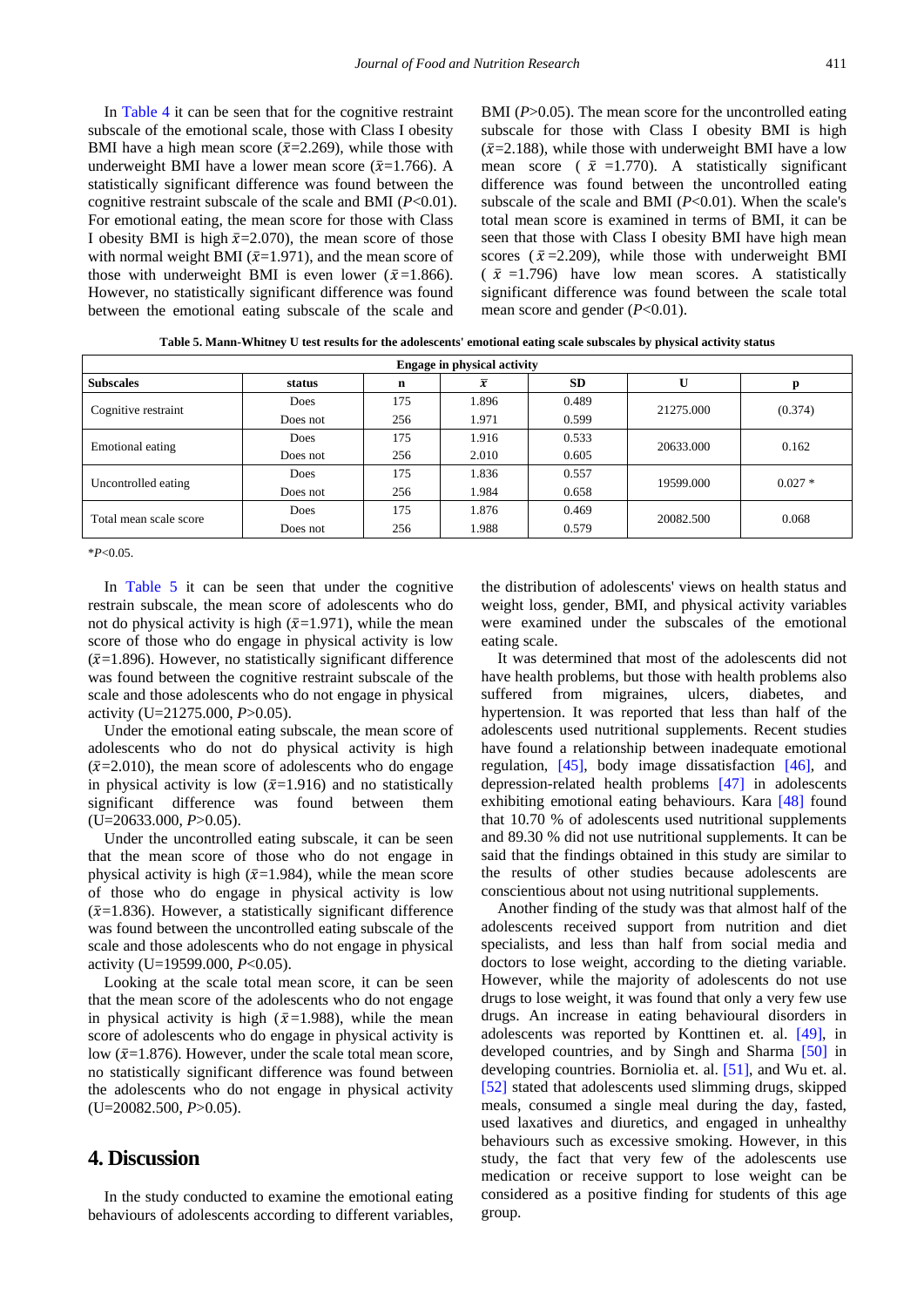It was determined that with the cognitive restraint, emotional eating, and uncontrolled eating subscales of the emotional eating scale for adolescents, the mean score for girls was higher than that for boys, and the statistical difference between them was significant. It may be said that this is a result of girls attaching more importance to body image and outward appearance than boys do. Macht [\[53\]](#page-8-8) stated that girls have more impulsive eating tendencies when they are angry or sad compared with boys. Steinglass et. al. [\[26\]](#page-7-17) stated that when adolescents do not eat because they are excessively restraining themselves from eating both cognitively and behaviourally, this is defined as anorexia nervosa. Litwin et. al. [\[20\]](#page-7-12) stated that in emotional eating, individuals do not have physiological hunger; rather, they eat due to stress. In addition, the emotional eating tendency has been reported to be due to a lot of stress and lack of self-confidence in girls' lives [\[54\].](#page-8-9) Kakoschke et. al. [\[55\],](#page-8-10) stated that uncontrolled eating increased unhealthy eating behaviours in girls and that negative emotions such as tension or anxiety increased uncontrolled eating. Işgin-Atici et. al. [\[56\]](#page-8-11) detected excessive uncontrollable eating behaviours in girls with premenstrual syndrome. A study by Yilmazturk [\[57\]](#page-8-12) revealed that females had significantly greater scores for emotional eating and there was a negative association between self-esteem and emotional eating in Turkey.

Another finding of the study showed that under the cognitive restraint, emotional eating, and uncontrolled eating subscales of the emotional eating scale, those adolescents with 1st-degree obesity BMI had high mean scores while those with underweight BMI had low mean scores, and there was a statistically significant difference between them. It can be said that adolescents with high BMI cannot control their eating even though they say they adopt cognitive restraint when eating. It has been found that girls with high BMI have greater body dissatisfaction and are more depressed [\[58\].](#page-8-13) In the study conducted by Fernández-Bustos et. al. [\[59\],](#page-8-14) it was stated that boys had less anxiety about body dissatisfaction compared with girls [\[9\].](#page-7-29) According to Liu et. al. [\[2\]](#page-7-1) as the level of stress and tension in girls increased compared with boys, and the lonelier they felt, the more emotional eating behaviours they displayed due to their fear of gaining weight and body image concerns. Mikolajczyk et. al. [\[60\]](#page-8-15) stated that as stress levels or anxiety levels increase among adolescents, particularly those affected by outside stimuli, they exhibit an increase in excessive and uncontrolled eating because they cannot resist hedonistic features such as the smell, colour, and appearance of food. Hayzaran [\[61\]](#page-8-16) observed that high impulsivity had an effect on individuals' food intake and body weight gain and that they could not control their eating behaviour or resist high-energy foods.

Another finding is that under the cognitive restraint and emotional eating subscales of the scale, the mean score of adolescents who do not engage in physical activity is high, and the mean score of adolescents who do engage in physical activity is low. However, no statistically significant difference was found between the cognitive restraint and emotional eating subscales of the scale and adolescents who do not engage in physical activity.

Under the uncontrolled eating subscale, the mean score of adolescents who do not engage in physical activity is high, while the mean score of students who do engage in physical activity is low. However, a statistically significant difference was found between the uncontrolled eating subscale of the scale and the adolescents who do not engage in physical activity. In their study, Belvederi Murri et. al. [\[62\]](#page-8-17) stated that doing moderate physical activity has positive effects on the mental health of the individual throughout his/her life and will prevent the formation of diseases such as Alzheimer's.

### **5. Limitations**

In this study, the adolescents in the study group were limited to the province of Istanbul and the age group 15-18. Anthropometric measurements are limited to physical activity and the three-factor eating questionnaire (TFEQ-TR21) in determining the eating behaviours of adolescents.

# **6. Conclusions**

This study showed that for the dieting variable, close to half the adolescents received support from nutritional experts and dieticians to lose weight and that the vast majority of them did not use slimming drugs. However, looking at gender and BMI under the cognitive restraint, emotional eating, and uncontrolled eating subscales of the emotional eating scale for adolescents, it can be said that the fact that girls are more conscientious about body image is actually indicative of an eating disorder among girls.

Future studies of emotional eating behaviours may consider examining the relationship between emotional eating disorders and conscious awareness-based stress reduction in students from groups of three consisting of primary, secondary, and high-school students.

## **Acknowledgments**

The authors would like to thank all the adolescents and the teachers who participated in this study, as well as the principals and the assistant principals of the schools. The author(s) received no financial support for the research, authorship, and/or publication of this article.

### **Note**

This study was produced from the master thesis of Veli Deniz'. The thesis number of 563425 was published by Yok Tez Tarama.

# **Conflicting Interests**

The authors declare that they have no conflicting interests.

# **Funding**

There was no external funding for this study itself.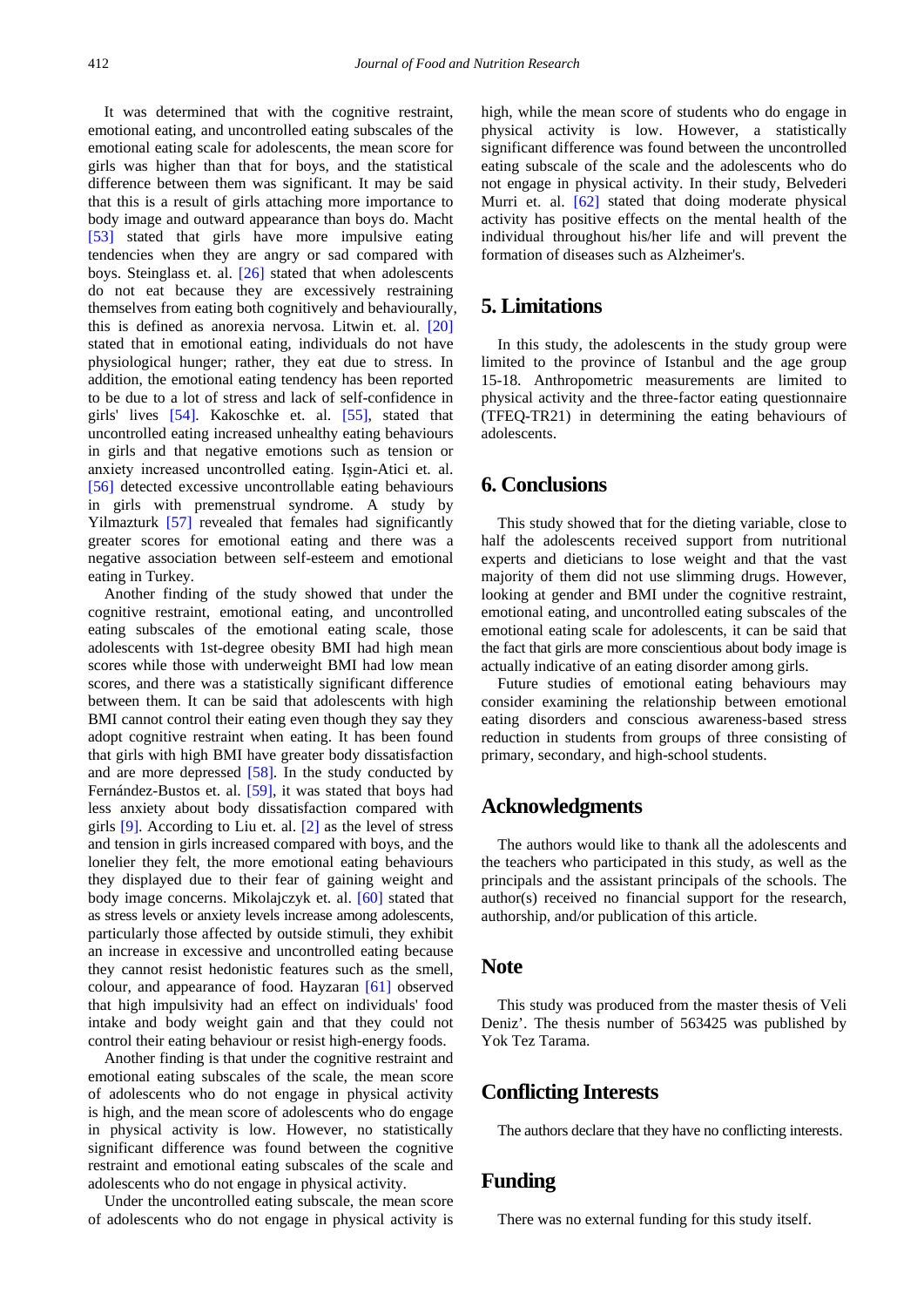# **References**

- <span id="page-7-0"></span>[1] Faith, M.S. - Allison, D.B. - Geliebter, A.: Emotional eating and 1obesity: theoretical considerations and practical recommendations; Aspen Publishers: Gaithersburg, MD, USA, 1997.
- <span id="page-7-1"></span>[2] Liu, H. - Yang, Q. - Luo J. - Ouyang, Y. - Sun M. - Xi, Y. - Yong, C. - Xiang, C. -Lin, Q.: Association between emotional eating, depressive symptoms and laryngopharyngeal reflux symptoms in college students: A cross-sectional study in Hunan. Nutrients, *12(6)*, 2020, pp. 1595.
- <span id="page-7-2"></span>[3] Geliebter, A. - Aversa, A.: Emotional eating in overweight, normal weight, and underweight individuals. Eating Behaviour, *3*, 2003, 3, 341-347.
- <span id="page-7-3"></span>[4] Limbers, C.A. - Summers, E.: Emotional eating and weight status in adolescents: a systematic review. Int. J. Environ. Res. Public Health, *18*, 2021, pp. 991.
- <span id="page-7-4"></span>[5] Kerin, J.L. - Webb, H.J. - Zimmer-Gembeck, M.J.: Intuitive, mindful, emotional, external, and regulatory eating behaviours and beliefs: An investigation of the core components. Appetite, *132*, 2019, pp. 139-146.
- <span id="page-7-5"></span>[6] Camilleri, G.M. - Méjean, C. - Kesse-Guyot, E. - Andreeva, V.A. - Bellisle, F. - Hercberg, S. - Péneau, S.: The associations between emotional eating and consumption of energy-dense snack foods are modified by sex and depressive symptomatology. Journal Nutrition, *144(8)*, 2014, pp. 1264-73.
- <span id="page-7-6"></span>[7] Young, D. - Limbers, C.A.: Avoidant coping moderates the relationship between stress and depressive emotional eating in adolescents. Eating and Weight Disorders, *22(4)*, 2017, pp. 683-691.
- <span id="page-7-7"></span>[8] Bilgen, Ş.S.: Türkçe duygusal yeme ölçeği geliştirilmesi, geçerlilik ve güvenirlik çalışması. Place of publication: Yok Tez Tarama, http://tez.gov.tr , 2018, Turkish.
- <span id="page-7-29"></span>[9] Haciabdurahmanoğlu, M.:Duygusal yeme davranışı ile problem çözme becerileri arasındaki ilişkinin incelenmesi. Place of publication: Yok Tez Tarama, http://tez.gov.tr, 2019. Turkish.
- <span id="page-7-8"></span>[10] Kelly, N.R. - Tanofsky-Kraff, M. - Vannucci, A. - Ranzenhofer, L.M. - Altschul, A.M. - Schvey, N.A. - et al.: Emotion dysregulation and loss-of-control eating in children and adolescents. Health Psychology, *35(10)*, 2016, pp. 1110-9.
- <span id="page-7-9"></span>[11] Levitan, R.D. - Davis, C.:Emotions and eating behaviour: implications for the current obesity epidemic. Univ Toronto Q, *79(2)*, 2010. pp. 783-799.
- [12] Bolak Boratav, H. Sunar, D. Ataca, B.:Duyguları sergileme kuralları ve bağlamsal belirleyicileri: Türkiye'de üniversite öğrencileri ile yapılan bir araştırma. Türk Psikoloji Dergisi, *26(8)*, 2011. pp. 90-101.Turkish.
- [13] Mantau, A. Stefan, H. Bornemann, T.: Individual determinants of emotional eating: A simultaneous investigation. Appetite, *130*, 2018, pp. 93-103.
- <span id="page-7-10"></span>[14] Henderson, Z.B. - Fox, J.R.E. - Trayner, P. - Wittkowski, A.: Emotional development in eating disorders: A qualitative metasynthesis. Clinical Psychology & Psychotherapy, *26(4)*, 2019, pp. 440-457.
- [15] Brustenghi, F. Mezzetti, F.A.F. Di Sarno, C. Giulietti, C. Moretti, P. - Tortorella, A.: Eating disorders: the role of childhood trauma and the emotion dysregulation. Psychiatria Danubina, *31(Suppl 3)*, 2019, pp. 509-511.
- [16] Byrne, M.E. LeMay-Russell, S. Tanofsky-Kraff, M.: Loss-ofcontrol eating and obesity among children and adolescents. Current Obesity Reports, *8(1)*, 2019, pp. 33-42.
- [17] Prefit, A.B. Cândea, D.M. Szentagotai-Tătar, A.:Emotion regulation across eating pathology: A meta-analysis. Appetite, *1, 143,* 2019, pp. 104438.
- <span id="page-7-11"></span>[18] Tanrıverdi, D. - Savaş, E. - Gönüllüoğlu, N. - Kurdal, E. - Balık, G.: Lise öğrencilerinin yeme tutumları, yeme davranışları ve benlik saygılarının incelenmesi. Gaziantep Tıp Dergisi, *17(1)*, 2011, pp. 33-39. Turkish.
- <span id="page-7-19"></span>[19] Barnhart, W.R. - Braden, A.L. - Jordan, A.K.: Negative and positive emotional eating uniquely interact with ease of activation, intensity, and duration of emotional reactivity to predict increased binge eating. Appetite, *151*, 2020, pp.104-688.
- <span id="page-7-12"></span>[20] Litwin, R. - Goldbacher, E.M. - Cardaciotto, L.A. - Gambrel, L.E.: Negative emotions and emotional eating: the mediating role of experiential avoidance. Eating and Weight Disorders*, 22,* 2017, pp. 97-104.
- <span id="page-7-13"></span>[21] Brosof, L.C. - Munn-Chernoff, M.A. - Bulik, C.M. - Baker, J.H.: Associations between eating expectancies and eating disorder symptoms in men and women. Appetite, *141*, 2019, pp. 104309.
- <span id="page-7-14"></span>[22] French, D. - Olander, E. - Chisholm, A. - Mc, Sharry, J.: Which behaviour change techniques are most effective at increasing older adults' self-efficacy and physical activity behaviour? A systematic review. Annals of Behavioral Medicine*, 48(2)*, 2014, pp. 225-234.
- [23] Kelly, N.R. Shomaker, L.B. Pickworth, C.K. Grygorenko, M.V. - Radin, R.M. - Vannucci, A. - Shank, L.M. - Brady, S.M. - Courville, A.B. - Tanofsky-Kraff, M. - Yanovski, J.A.: Depressed affect and dietary restraint in adolescent boys' and girls' eating in the absence of hunger. Appetite, *91*, 2015, pp. 343-50.
- <span id="page-7-15"></span>[24] Kömürcü, S.: Comparison of emotional eating tendency and healthy eating index scores in female students. Place of publication: Yok Tez Tarama, http://tez.gov.tr , 2020, Turkish.
- <span id="page-7-16"></span>[25] Amado Alonso, D. - León-Del-Barco, B. - Mendo-Lázaro, S. - Iglesias Gallego, D.: Examining body satisfaction and emotionalsocial intelligence among school children: educational implications. International Journal of Environmental Research and Public Health, *17(6)*, 2020, pp. 2120.
- <span id="page-7-17"></span>[26] Steinglass, J.E. - Berner, L.A. - Attia, E.: Cognitive neuroscience of eating disorders. Psychiatric Clinics of North America, *42(1)*, 2020, pp.75-91.
- <span id="page-7-18"></span>[27] Ruderman, A.: The Restraint scale: A psychometric investigation. Behaviour Research and Therapy*, 21*, 1983, pp. 258-283.
- [28] Sevinçer, G.M. Konuk, N.: Duygusal yeme. Journal of Mood Disorders*, 3(4)*, 2013, pp. 171-178.
- [29] Martins, B.G. da Silva, W.R. Maroco, J. Campos, J.A.D.B.: Psychometric characteristics of the three ‑ factor eating questionnaire‑18 and eating behavior in undergraduate students. Eating and Weight Disorders, 2020, pp. 1-12.
- <span id="page-7-20"></span>[30] Nagata, T. - Yamada, H. - Teo, A.R. - Yoshimura, C. - Kodama, Y. - van Vliet, I.: Using the mood disorder questionnaire and bipolar spectrum diagnostic scale to detect bipolar disorder and borderline personality disorder among eating disorder patients. BMC Psychiatry, *13*, 2013, pp. 69.
- <span id="page-7-21"></span>[31] Erkuş, A.: Davranış bilimleri için bilimsel araştırma süreci. Ankara: Seçkin, 2013, pp.122.
- <span id="page-7-22"></span>[32] Fraenkel, J. - Wallen, N.: How to design and evaluate research in education. McGraw-Hill International, 2006.
- <span id="page-7-23"></span>[33] Faul, F. - Erdfelder, E. - Lang, A.G. - Buchner, A.: G\* power version 3.1.9.6. Germany: University Kiel, 1992.
- <span id="page-7-24"></span>[34] Öztürk, M.: Üniversitede eğitim-öğretim gören öğrencilerde uluslararası fiziksel aktivite anketinin geçerliliği ve güvenirliği ve fiziksel aktivite düzeylerinin belirlenmesi*.* Place of publication: Yok Tez Tarama, http://tez.gov.tr, 2005, Turkish.
- <span id="page-7-25"></span>[35] Karakuş Şeren, S. - Yıldırım, H. - Büyüköztürk, Ş.:Üç faktörlü yeme ölçeğinin Türk kültürüne uyarlanması:Geçerlik ve güvenirlik çalışması. TAF Preventive Medicine Bulletin, *15(3)*, 2016, pp. 229-237. Turkish.
- [36] Yucel, B. Polat, A. Ikiz, T. Dusgor, B.P. Elif Yavuz, A. Sertel Berk, O.: The Turkish version of the eating disorder examination questionnaire: Reliability and validity in adolescents. European Eating Disorders Review, *19(6)*, 2011, pp. 509-11.
- [37] Seven, H.: Yetişkinlerde duygusal yeme davranışının beslenme durumuna etkisi. Place of publication: Yok Tez Tarama, http://tez.gov.tr, 2013, Turkish.
- [38] Bozoklu, G.: Edirne kent nüfusunda yeme davranışı ve etkileyen faktörler. Place of publication: Yok Tez Tarama, http://tez.gov.tr , 2014, Turkish.
- [39] Ergüney Okumuş, F.E. Sertel Berk, H.Ö. Yücel, B.: The Predictors and role of treatment motivation in eating disorders. Studia Psychologica, *36(1),* 2016, pp. 41-64. Turkish.
- [40] Vatan, S.: Duygular ve psikolojik belirtiler arasındaki ilişkiler. Psikiyatr Güncel Yaklaşımlar, *9(1)*, 2017, pp. 45-62. Turkish.
- [41] Inalkaç, S. Arslantaş, H.: Duygusal yeme*.*Arşiv Kaynak Tarama Dergisi, *27(1)*, 2018, pp. 70-82.
- <span id="page-7-26"></span>[42] Onyango, A.W. - De Onis, M.: Organization WH. WHO child growth standards: training course on child growth assessment, 2008.
- <span id="page-7-27"></span>[43] World Health Organization. Growth reference data for 5-19 years WHO References 2007. Place of publication: https://www.who.int/growthref/en/, 2007.
- <span id="page-7-28"></span>[44] Craig, C.L. - Marshall, A.L. - Sjöström M. - Bauman, A.E. - Booth, M.L. - Ainsworth BE. et al.:International physical activity